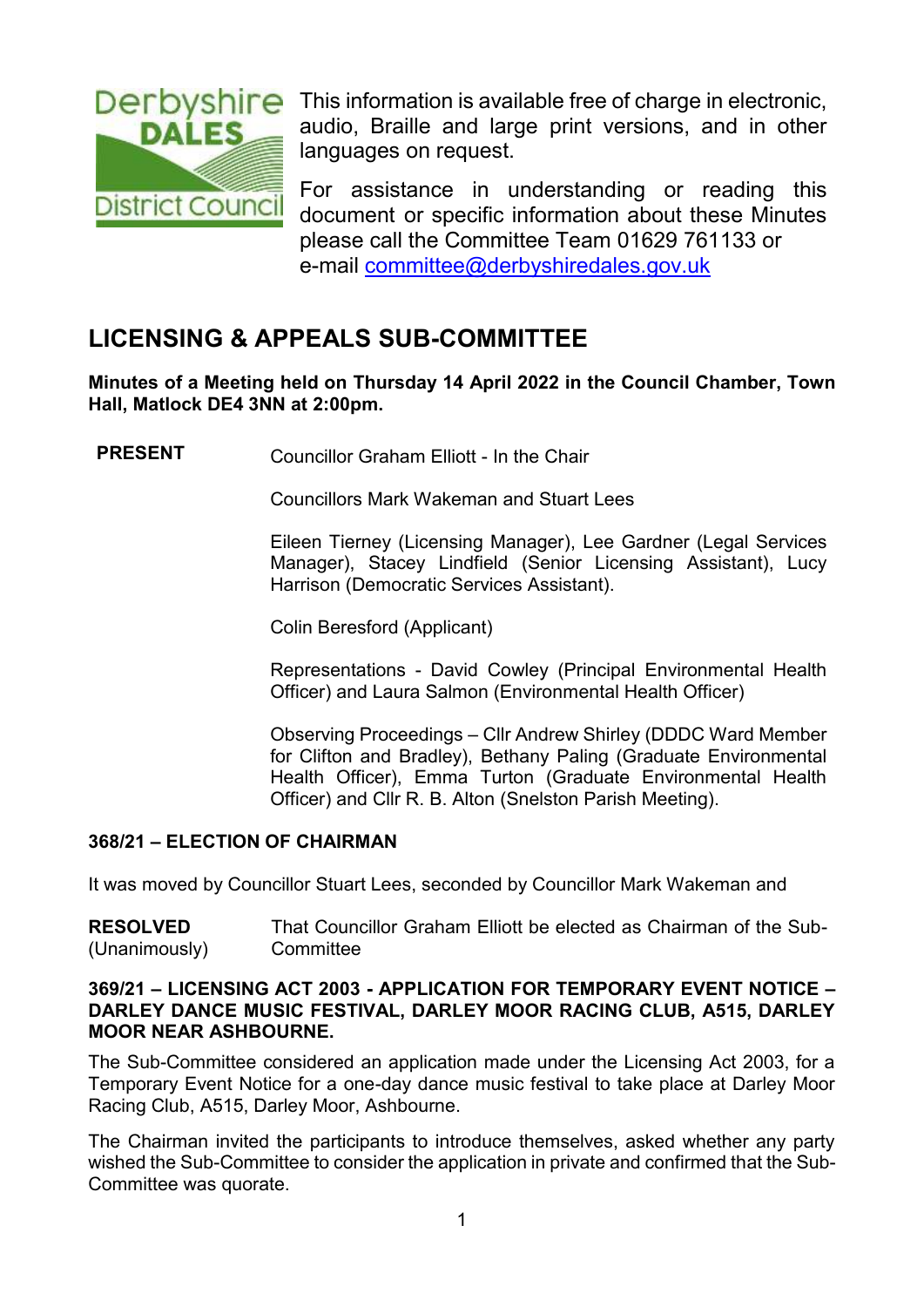The Licensing Manager gave an outline of the application.

The Sub-Committee and the other parties were afforded an opportunity to request clarification of the Licensing Manager's report.

The Sub-Committee then heard representations from the Principal Environmental Health **Officer** 

The Sub-Committee had the opportunity to question those making representation.

The Applicant, Mr Colin Beresford was also afforded the opportunity to request clarification of any points.

Mr Colin Beresford then presented the case for the TEN to be granted.

The Sub-Committee had an opportunity to question the Applicant.

All parties were afforded an opportunity to request clarification of any points.

The meeting adjourned at 14:40 to allow the Principal Environmental Health Officer to consider new information presented by the Applicant regarding the positioning of the sound stage.

The meeting re convened at 15:10, the Principal Environmental Health Officer informed the Sub-Committee Members that the new information did not alter their position.

The Sub-Committee Members confirmed that they had sufficient information to make a decision and withdrew into private session to discuss their findings.

# **370/21 – DECISION**

The Sub-Committee resumed in public session.

It was moved by Councillor Stuart Lees, seconded by Councillor Mark Wakeman and

**RESOLVED** (Unanimously) That the Sub-Committee had heard from the Licensing Manager, Applicant and those making representation objecting to the application. The Sub-Committee has also considered the written representations appended to the Report.

> Following careful consideration the Sub-Committee has resolved to accept the Objection Notice given to the Premises User, Colin Beresford, by the Council's Environmental Health Officer, and delegated the Licensing Manager to issue a Counter-Notice.

Rights of Appeal against this decision should be made to the Magistrates' Court acting for the petty sessional area in which the premises are located. You must do this in writing within 21 days of the date of the written Notice of Decision.

# **Hearing Closed:** 3:35pm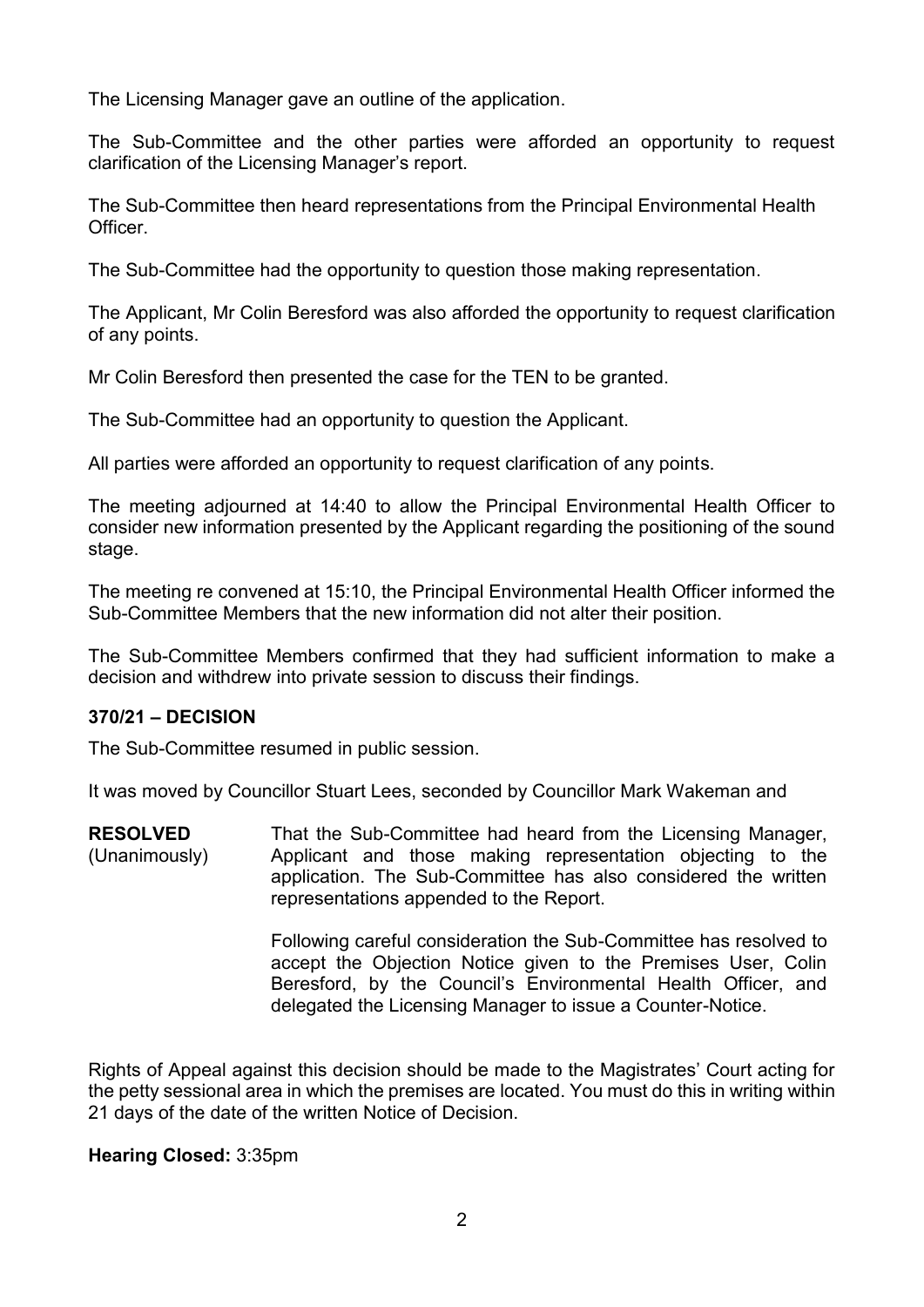# **371/21 LICENSING & APPEALS SUB-COMMITTEE - DECISION (Licensing Act 2003)**

# **Record of proceedings of the Derbyshire Dales District Council's Licensing & Appeals Sub-Committee held on Thursday 14th April at 2:00pm.**

**\_\_**

**Full name of Premises User:** Mr Colin Beresford (of Euphoria Festivals Ltd)

**Premises Address:** Field at Darley Moor Racing Club, A515, Darley Moor, Ashbourne.

# **Reason for attendance at the Sub Committee:**

To determine whether the Objection Notice issued to the Premises User, Colin Beresford, by the Council's Principal Environmental Health Officer, should be accepted on the grounds that a licensing objective would be undermined if the event was held. The Objection Notice was given in respect of a Temporary Event Notice (TEN) received by the Licensing Authority for a one-day music festival, known as Darley Dance Festival, to take place at Darley Moor Racing Club, A515, Darley Moor near Ashbourne.

**\_\_\_\_\_\_\_\_\_\_\_\_ \_\_\_\_\_\_\_\_\_\_\_\_\_\_\_\_\_\_\_\_\_**

**\_\_\_\_\_\_\_\_\_\_\_\_ \_\_\_\_\_\_\_\_\_\_\_\_\_\_\_\_\_\_\_\_\_**

# **Constitution of Committee:**

Councillor Graham Elliott (Chairman). Councillor Stuart Lees. Councillor Mark Wakeman.

# **Representations made by:**

| David Cowley | <b>Principal Environmental Health Officer</b> |
|--------------|-----------------------------------------------|
| Laura Salmon | <b>Environmental Health Officer</b>           |
|              |                                               |

# **Names of others present:**

Eileen Tierney - Licensing Manager. Lee Gardner - Legal Services Manager. Stacey Lindfield – Senior Licensing Assistant. Lucy Harrison – Democratic Services Assistant.

# **Applicant:**

Colin Beresford – Applicant

# **Observing Proceedings:**

Councillor Andrew Shirley – DDDC Ward Member for Clifton and Bradley Bethany Paling – Graduate Environmental Health Officer Emma Turton – Graduate Environmental Health Officer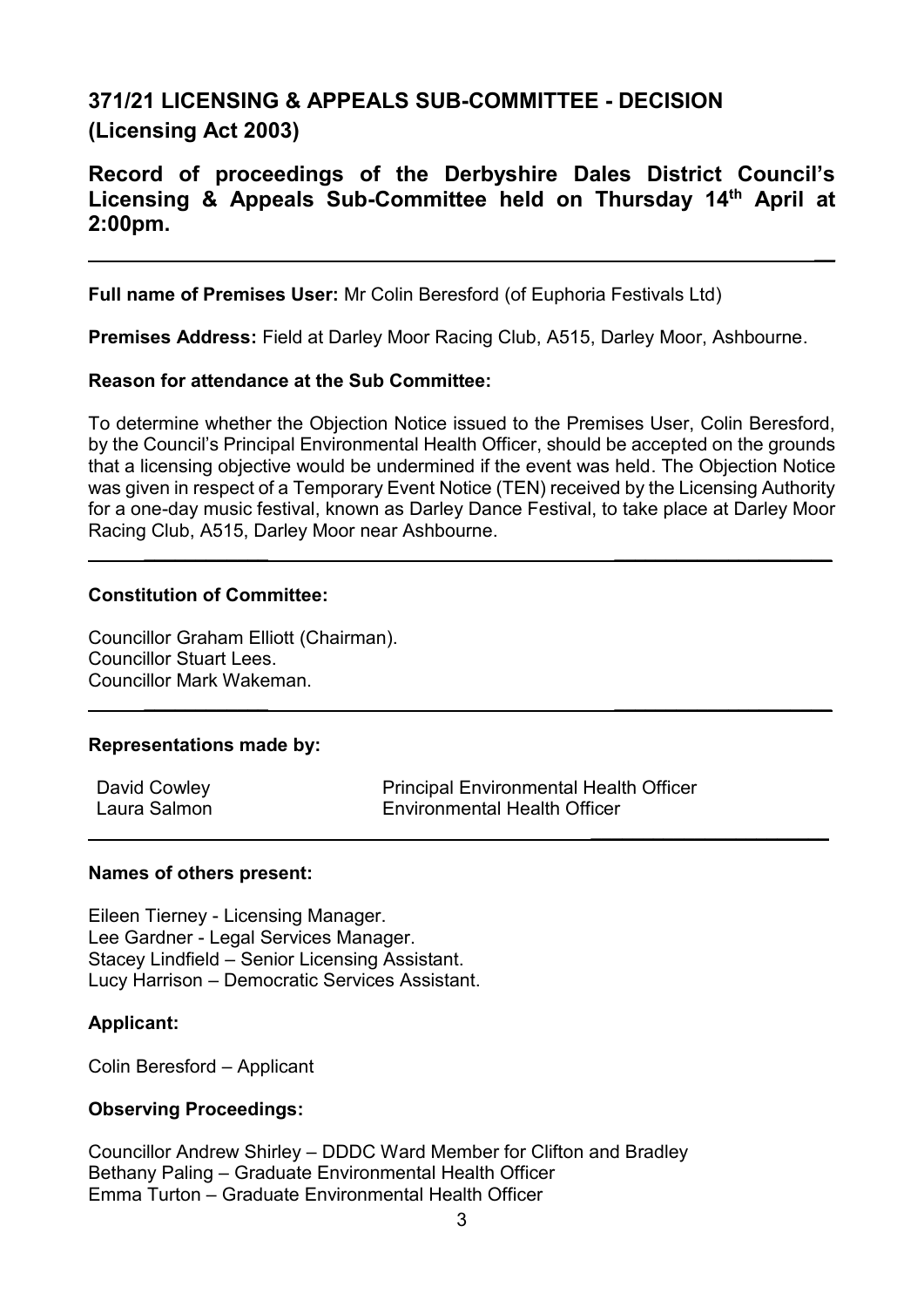# **1. The meeting was conducted in public, with the agreement of all parties.**

The Sub-Committee withdrew into private session to consider its decision and was advised by the Sub-Committee legal representative that only evidence that was relevant to the four Licensing objectives not being undermined could be taken.

**\_\_\_\_\_\_\_**

**\_\_\_\_\_\_\_**

# **2. Chairman's note of evidence (i.e. concise details of all oral and written details put before the Sub-Committee).**

The Sub-Committee considered the report and comments made by the Licensing Manager including details of a Temporary Event Notice (TEN) received for a one-day music festival, known as Darley Dance Festival, to take place at Darley Moor Racing Club, A515, Darley Moor near Ashbourne.

The notice was to hold an event with the sale of alcohol, and the provision of live and recorded music on the 20<sup>th</sup> August 2022 from 11am to 10:00pm

The Council received an Objection Notice from the Environmental Health Department which had been issued to the Premises User by the Principal Environmental Health Officer. The Environmental Health Department, as a responsible authority, had objected to the holding of this event on the grounds that the public nuisance and public safety licensing objectives would be undermined.

The Sub-Committee listened carefully to the representations from the Principal Environmental Health Officer.

The Sub-Committee listened carefully to Mr Colin Beresford (the Premises User/Event Organiser), who presented the case for the Objection Notice issued to him by Environmental Health, not to be accepted, so that the event would be allowed to take place.

All parties were then afforded an opportunity to request clarification of any points.

#### 3. **Findings of the Sub-Committee on questions of fact material to the decision (i.e. the relevant facts accepted from the evidence available).**

\_\_\_\_\_\_\_\_\_\_\_\_\_\_\_\_\_\_\_\_\_\_\_\_\_\_\_\_\_\_\_\_\_\_\_\_\_\_\_\_\_\_\_\_\_\_\_\_\_\_\_\_\_\_\_\_\_\_\_\_\_\_\_\_\_\_\_\_\_\_\_

Are detailed in the Reason for the Decision.

# 4. **Full text of unanimous decision.**

The Sub-Committee in considering all the evidence and guidance

**RESOLVED** (Unanimously) To uphold the objection from the Environmental Health Department and instruct the Licensing Manager to serve a counter notice regarding this event.

The Sub-Committee also confirm that in reaching its decision it had

**\_\_\_\_\_\_\_\_\_\_\_\_\_\_\_\_\_\_\_\_\_\_\_**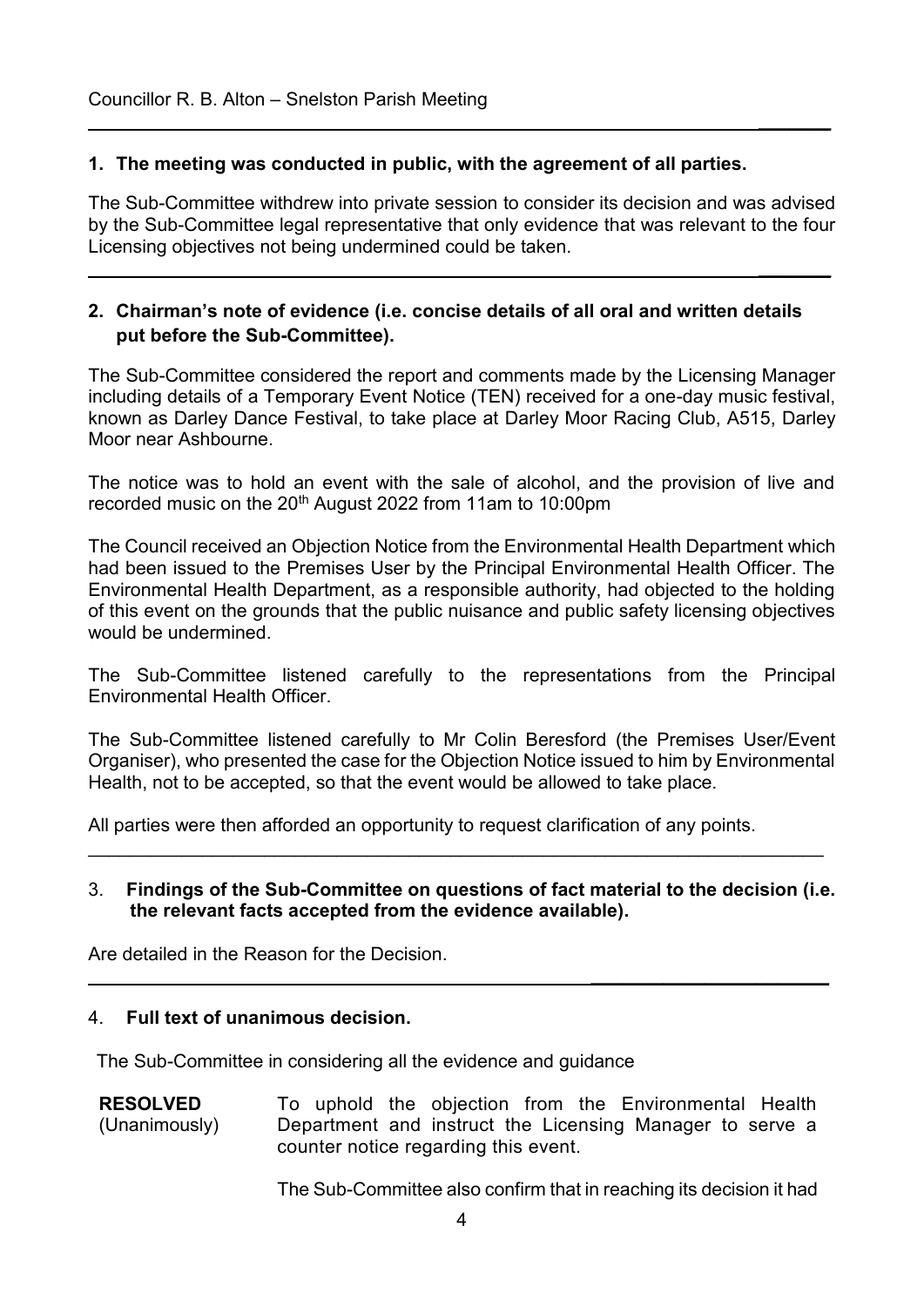regards to the evidence presented in the report, the evidence presented at the Sub-Committee hearing, together with the Council's Licensing Policy and statutory government guidance ("sc182 Guidance").

Rights of Appeal against this Decision should be made to the Magistrates' Court acting for the Petty Sessional Area in which the premises are located. You must do this in writing within 21 days of the date of the written Notice of Decision.

# **Reasons for the Decision**

In reaching its decision, the Sub-Committee considered the objections from the Environmental Health Department.

The conclusions reached by the Sub-Committee were that the event would cause a public nuisance and that the applicant did not have sufficient provisions in place to control noise nuisance.

The Sub-Committee also continued to be concerned regarding the safety of persons vacating the site.

The Sub-Committee concluded that on considering the evidence heard today and the papers presented to the Sub-Committee, members had not heard any evidence that they felt negated the objections raised by the Environmental Health officers.

It was noted that the main sound stage would not be situated within the soundproof marquee and thus the members were not confident that the sound would not cause a nuisance to residents.

Members were also concerned for public safety and felt that the provision of buses to assist in the vacating the site did not reduce this concern.

# **Public Nuisance**

The Sub-Committee noted the Council's Licensing Policy - Fundamental Principles: "the Licensing Authority will primarily focus on the direct impact of the activities taking place at the licensed premises on members of the public living, working, or engaged in normal activity in the area."

The venue is an airfield which is situated in an elevated area of land in a valley surrounded by three small local villages and situated on the A515.

In considering the licensing objective of Public Nuisance, the Sub-Committee noted that the site holds motor track days and that sound is difficult to manage due to the sites elevation and positioning in the local area and that there is the propensity for sound to travel.

The Environment Health Officers (EHO) had note of the Noise Management Plan, which referred to the Code of Practice on Noise at Concerts 1995. They highlighted their key concerns as the following: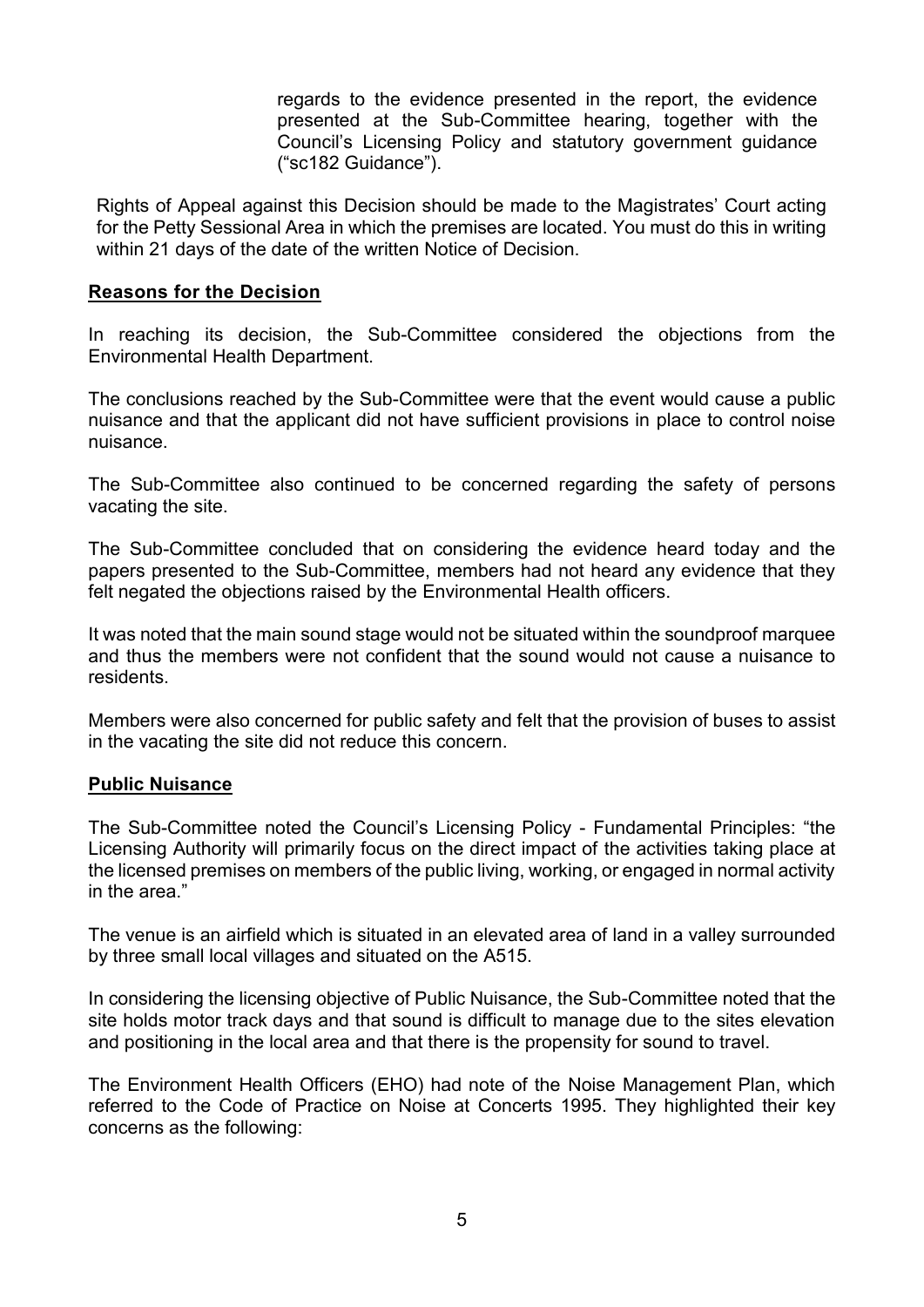- The venue currently holds more than 12 events per year which cause disturbance to local residents, and therefore any additional music events on the site should not exceed 15 dB above background noise levels over a 15 minute period.
- If the Noise level is 98 dB at the main stage, as confirmed within the Noise Management Plan, this will lead to elevated disturbance above background levels within the nearby villages and other noise sensitive locations.
- The Environmental Health Department do not accept that a music noise level of 75dB or 65dB would be acceptable at the façade of any noise sensitive premises, due to the level of local concerns about noise.
- If the Local Population was more accepting of a noisy activity then the noise criteria of 65dB may be permissible, but given the local concerns we cannot support this, as the event is likely to be noisy.
- Under the Health and Safety at Work etc, Act 1974, we also have concerns about members of the public walking back into Ashbourne from the venue. This is due to the public walking on grass verges. As the sale of Alcohol would be occurring on-site, we would expect to see plans for a taxi rank / bus service or other transport provision to take people back to Ashbourne or Derby as required, after the event. We are concerned about people walking along an unlit road at night.
- Also we are concerned about people drinking in Ashbourne then making their way to the event after consuming alcohol.
- The event also coincides with the Ashbourne Show which takes place in the nearby village of Osmaston. Given the large numbers of attendees visiting the area, the road and local infrastructure will be busy. An event of this nature should be planned around other events within the local area, so that sufficient local infrastructure is available i.e. police / ambulance / council resources etc, should an incident occur.
- Also, the organisers of both events should be in communication with each other for event planning to ensure safety. As both events are occurring at the same time, this may cause local issues if they are not fully reviewed. The Council understands that 12,000 visitors attended the Ashbourne Show in 2021. The Organiser should be able to confirm details of his engagements with the organisers of the Ashbourne Show.

The Sub-Committee heard from the applicant, who started by explaining that there would be a soundproof marque to keep the noise down to an acceptable level. However, on further questioning it was evident that the sound stage would be outside the marquee and therefore the soundproofing would have no effect on the noise levels. The Applicant indicated that he held information regarding further noise assessments which had taken place, the Sub-Committee therefore adjourned to allow time for the EHOs to consider the new information.

On return, it was apparent that the information related to the marquee and not the main stage and therefore had no effect on the objections raised.

There were offers to monitor the sound levels, however the EHOs did not feel that this would negate the issues. They felt it was unlikely, considering the level of background noise, that the applicant could reduce the sound to an acceptable level which would not affect the amenity of the local community.

The EHOs also raised the issue of public safety, specifically regarding those travelling on foot who would leave the site directly onto small country lanes and the A515.

The roads in this area have no pavements, no lighting, and no public transport. Also due to its rural location phone reception is not reliable. The local villages have little in the way of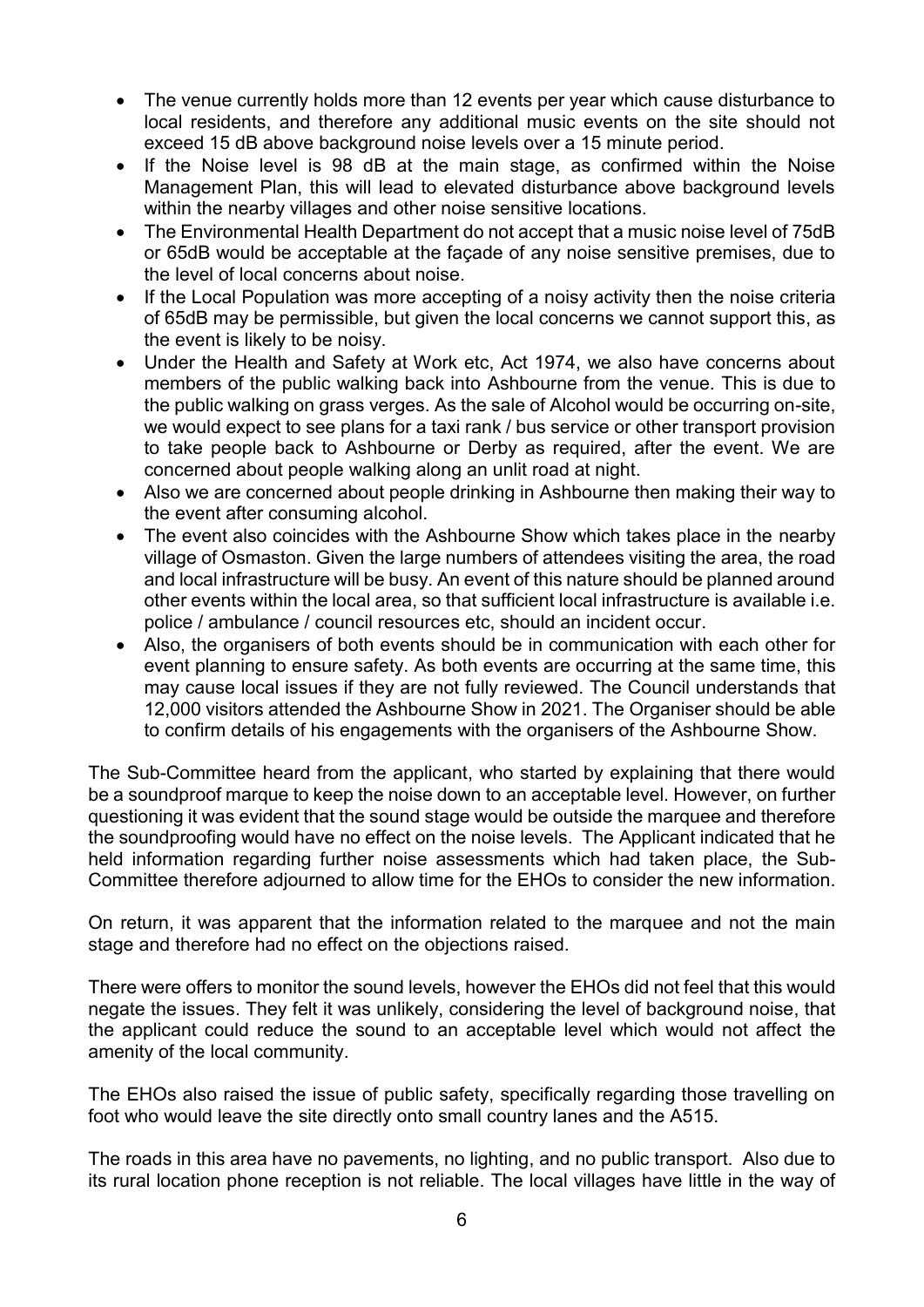accommodation and would not be sufficient to accommodate the attendees of an event of this size.

The Sub-Committee therefore considered that there was a real risk to public safety. Patrons leaving the site via roads with no lighting or pavement would greatly increase the risk of road traffic accidents, especially with the A515 running adjacent to the site. This was a risk not only to those attending, but also to the general public who could be driving past the site at the time that large numbers of attendees would be leaving.

The applicant stated that coaches were organised to transport people away from the site and stated that further buses would be available if demand required.

The Sub-Committee was not convinced that this would assist the situation. The bus proposed was not considered to be large big enough and was only proposed to travel in one direction. It was also noted that any extra buses required would take time to put into action which would result in people walking onto unlit roads at a time of increase traffic due to the other major event taking place in the area.

# **Conclusion**

The Sub-Committee had grave concerns regarding public safety as the proposed site was located in an area with an unreliable phone signal, no transport links, and no pavements or lighting. It was therefore believed that there would be a high probability of an accident on the roads surrounding the site.

It was also considered that any protections in place would be insufficient to negate the nuisance caused to local residents.

The Sub-Committee therefore concluded that the counter notice be served on the grounds of Public Nuisance and Public Safety.

# **Chairman**

**Date:** 14th April 2022.